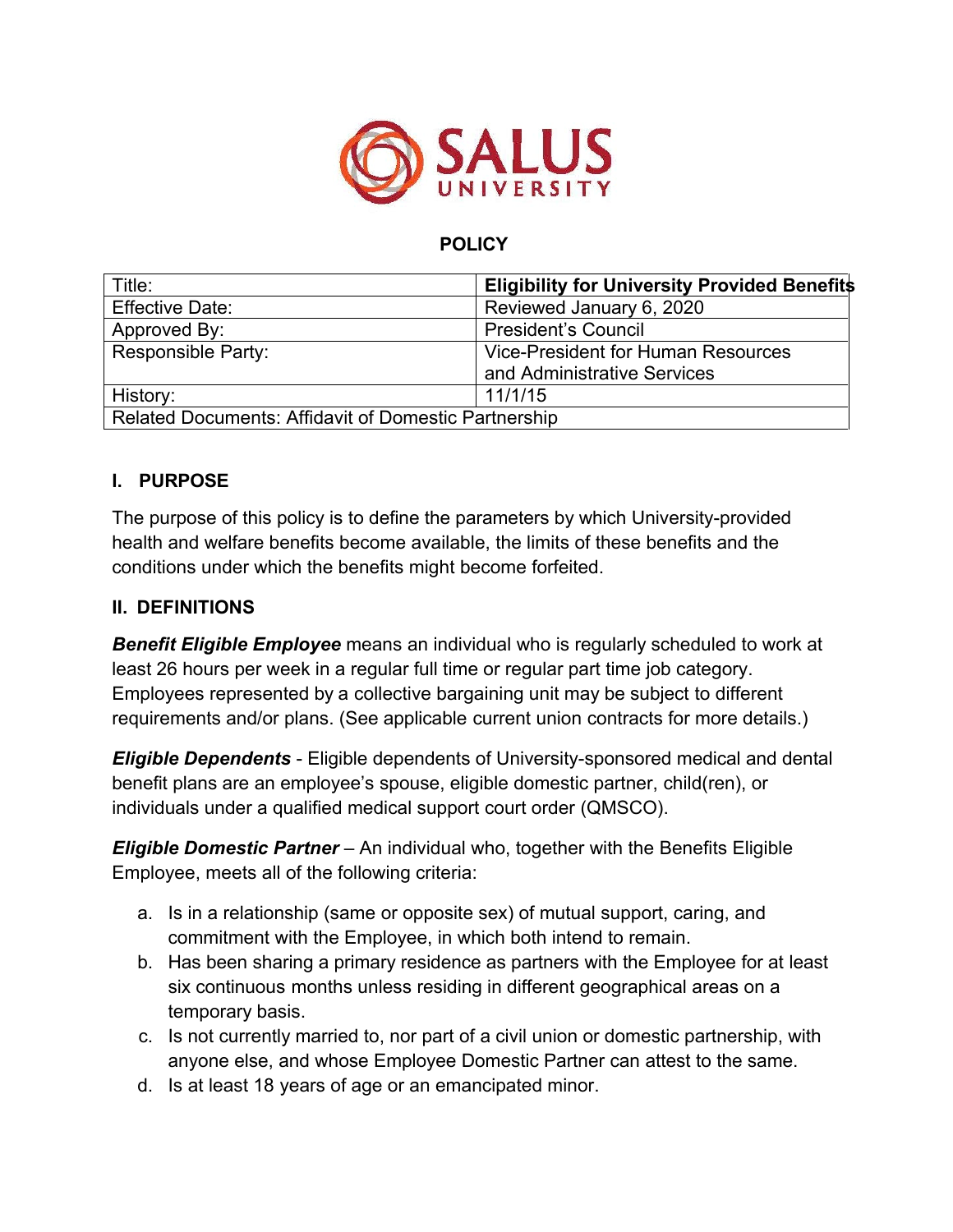- e. Shares joint responsibility for one another's common welfare and basic needs for at least six continuous months, as evidenced by at least two (2) of the following:
	- i. named parents in a co-parenting or adoption agreement
	- ii. joint mortgage, lease, or title
	- iii. joint ownership of motor vehicle or bank account or credit card account
	- iv. designation of domestic partner as a primary beneficiary of employee's life insurance, retirement benefits, or will
	- v. assignment of a durable Power of Attorney or Health Care Proxy to one another.

# **III. POLICY**

Regular employees are eligible for all benefits subject to the qualifying requirements of each plan. Employees who are regularly scheduled to work at least twenty-six (26) hours per week are considered eligible for benefits at Salus University, unless specified otherwise in an applicable collective bargaining agreement. Temporary employees, and regular employees working less than 26 hours weekly, are not benefits eligible but are eligible for workers' compensation.

# **IV. PROCEDURE**

**Enrollment of Eligible Employees, Spouses, Domestic Partners, and Dependents** -

Enrollment in benefits must take place within 31 days of an employee first becoming eligible for benefits, during an annual open enrollment period or within 30 days of an appropriate qualifying life event. All necessary forms and required documentation must be submitted to the Human Resources Office within this time period.

An Affirmation of Domestic Partnership is required as applicable. The IRS does not allow an employee to pay for healthcare coverage for a domestic partner on a pre-tax basis. However, the employee's share of the healthcare coverage for their same-sex domestic partner can be made on a pre-tax basis if the same-sex domestic partner is a legal tax dependent under Tax Code section 152.

A child of an employee is eligible for coverage up to the age of 26. Eligibility is regardless of whether he/she qualifies as the employee's tax dependent, is a full-time student or is married.

Note: If the adult dependent child of the employee is married, only the adult dependent child of the employee will be eligible for coverage.

Dependent children are covered until the end of the calendar year in which they turn 26 on medical and dental insurance.

The newborn child of a covered employee will be covered immediately from birth for the first 31 days if (1) the employee was covered under the Plan on the child's date of birth, and (2) the newborn meets the definition of eligible dependent. In order for the newborn to have coverage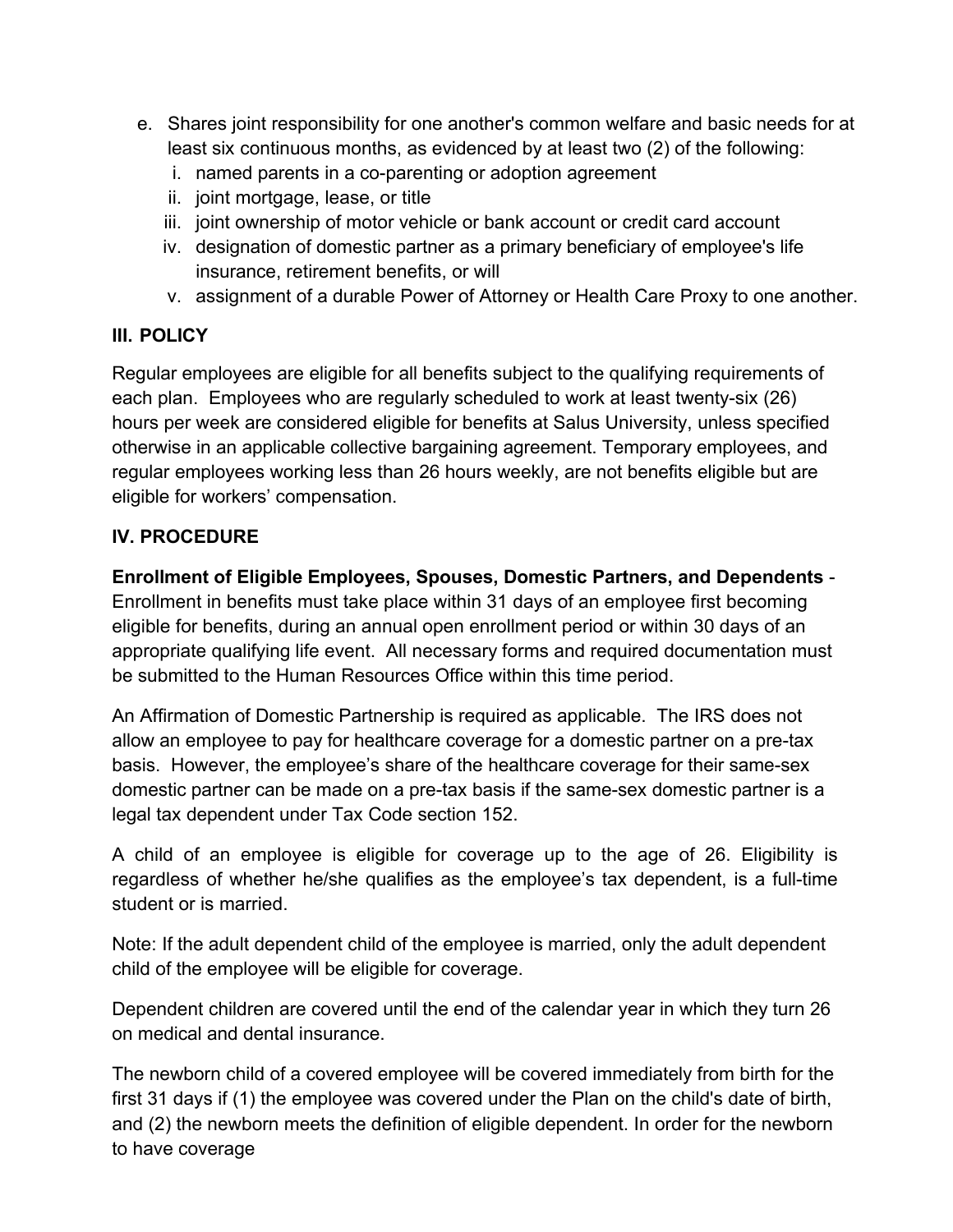beyond the first 30 days, the employee must add the dependent to existing coverage via the Employee Self-Service Portal (ADP) within 30 days after the child's birth.

# **Adding and Removing Dependents Mid-Year**

Outside Open Enrollment, a dependent can be added or removed only if the employee experiences an IRS-defined life event changes. Changes must be made within 30 days of the date of the life event change. Qualifying events include:

- the birth or adoption of a child;
- marriage (and divorce, if the exchange or insurer counts it as a qualifying event);
- loss of other coverage (as long as the coverage you're losing is considered minimum essential coverage);
- Changes in employment status of the employee, such as moving from full-time to part-time employment; or
- Changes in employment status of a spouse or domestic partner, which can include the ending of their employment, new or different working hours resulting in a change of their employer-sponsored benefits, a benefit change due to a strike, a benefit change for them due to a change in work hours, or if they begin an unpaid leave of absence resulting in a change of benefits.

Supporting documentation for the qualifying event is required.

# **Termination of Coverage**

University provided benefits for an Eligible Employee, Spouse, Domestic Partner, or Dependent will be terminated at the end of the month in which he or she no longer meets the eligibility criteria for benefits (e.g., termination of employment, decrease in work schedule, dissolution of marriage or domestic partnership).

**Special Eligibility Provisions** - In addition to the eligibility requirements listed above, other University-sponsored benefit plans have special eligibility provisions. Such plans include:

- Employee Tuition Reimbursement;
- Dependent Tuition Remission for dependent attendance at the University;
- University-Provided Retirement Contributions;
- Long Term Disability Income Protection; and
- Life Insurance and Accidental Death and Dismemberment plans.

Please refer to the Plan Documents for plan-specific requirements and

information. **ERISA**